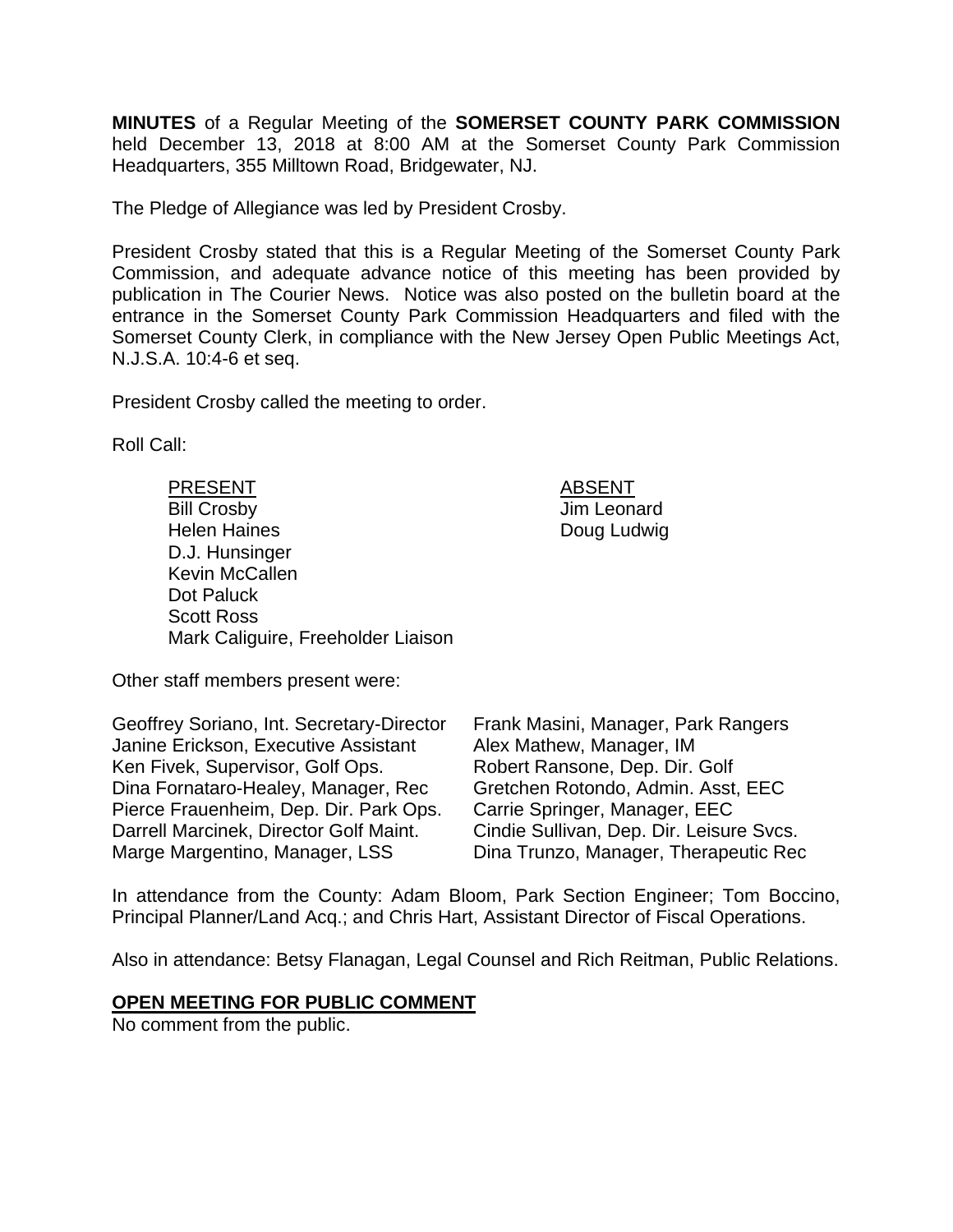# **APPROVAL OF THE MINUTES**

President Crosby called for the approval of the minutes of the last regular meeting held November 16, 2018 and special meeting held November 21, 2018. Moved by Commissioner Hunsinger; seconded by Commissioner Ross. YEAS: Commissioners Haines, Hunsinger, McCallen, Paluck, Ross, and President Crosby. NAYES: None. ABSENT: Commissioners Leonard and Ludwig.

# **APPROVAL OF BILLS FOR PAYMENT**

The following resolutions were moved by Commissioner Paluck; seconded by Commissioner McCallen. YEAS: Commissioners Haines, Hunsinger, McCallen, Paluck, Ross, and President Crosby. NAYES: None. ABSENT: Commissioners Leonard and Ludwig.

## **Resolution R18-269 – Refund of Recreation Fees**

Resolution authorizing the refund of recreation fees for various recreation programs.

# **Resolution R18-270 - Payment of Claims**

Resolution authorizing payment of bills for \$1,252,279.19 comprised of check numbers 14333-14405, 14429-14514, 14515-14545, and 14580-14656.

## **Resolution R18-271 – Payment of Confirming Orders**

Resolution authorizes payment of confirming orders totaling \$8,899.96.

#### **Resolution R18-272 – Authorizing Additional Funds for Previously Awarded Contracts**

Resolution authorizes additional funding for previously awarded contracts.

#### **Resolution R18-273 – Cancelling and Amending of Certification of Funds for Previously Awarded Contracts**

Resolution cancels and amends certification of funds for previously awarded contracts.

## **DIRECTOR'S REPORT**

Interim Director Soriano submitted a report for the month of November 2018.

## **COMMISSION CORRESPONDENCE**

Letter of gratitude to Somerset County Board of Chosen Freeholders and Somerset County Park Commission from Bridgewater resident Laura Held. Mrs. Held wrote to commend Lord Stirling Stable for the riding lessons provided to her daughter Eliza over many years and how those lessons led to Eliza's current position on NYC Parks and Recreation's law enforcement academy assigned to the Manhattan Command/Central Park.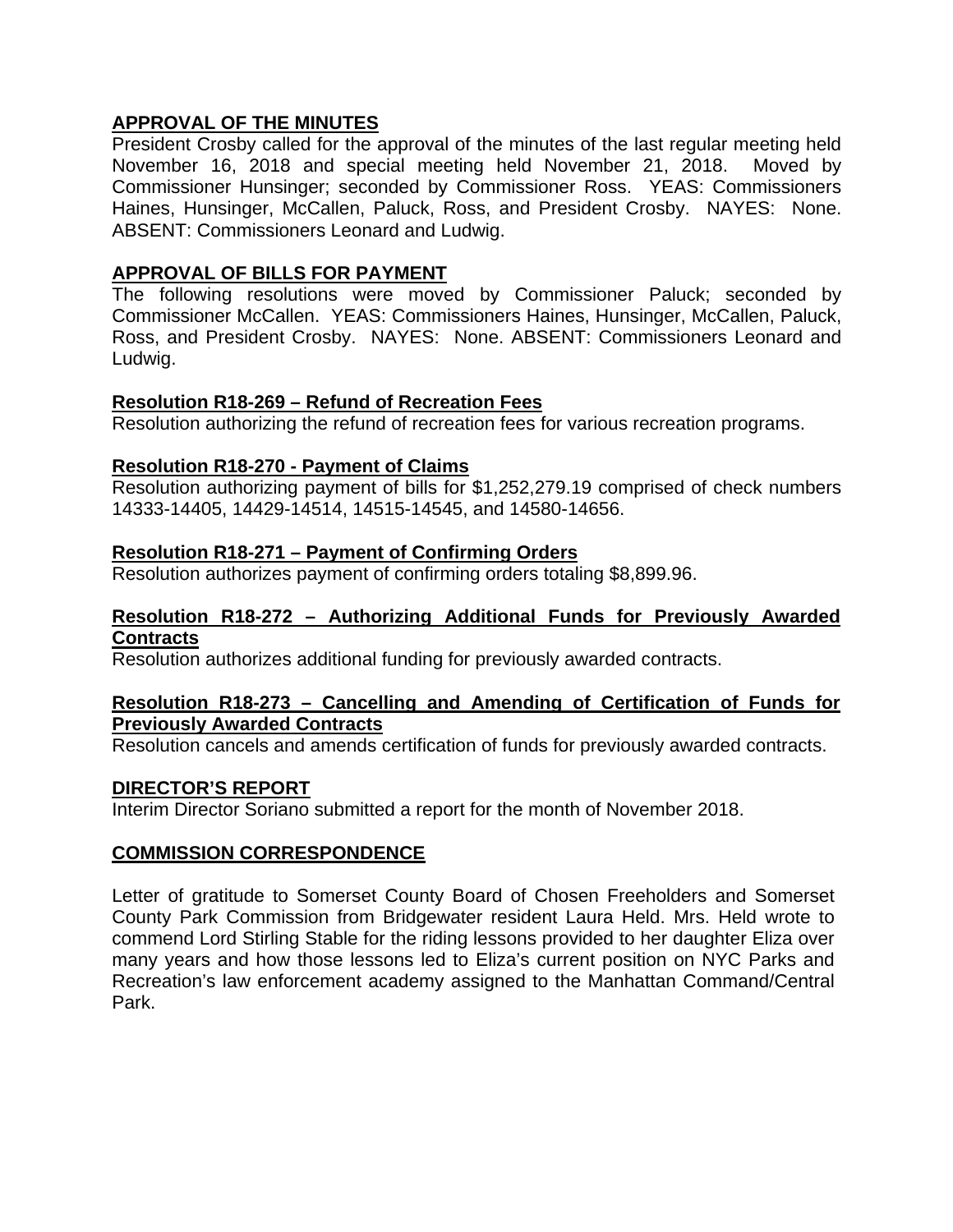# **CONSENT AGENDA**

# **RESOLUTIONS**

The following resolutions were moved by Commissioner Haines; seconded by Commissioner Paluck. YEAS: Commissioners Haines, Hunsinger, McCallen, Paluck, Ross, and President Crosby. NAYES: None. ABSENT: Commissioners Leonard and Ludwig.

# **Resolution R18- 275 – Adopting 2019 Fee Schedule**

Resolution adopts the 2019 fee schedule.

## **Resolution R18-276 – Award of Contract for Legal Services: General and Labor Counsel**

Resolution awards a contract to Purcell, Mulcahy & Flanagan for General Counsel and to Eric Bernstein and Associates for Labor Counsel.

## **Resolution R18-277 – Award of Contract for Public Relations**

Resolution awards a contract to The Reitman Group.

# **Resolution R18-278– Award of Contract for Entertainment Consultant for Summer Concert Series**

Resolution awards a contract to LaGuardia & Associates Entertainment, LLC.

## **Resolution R18-279 – Award of Contract for Design of Promotional Materials**

Resolution awards a contract to ContempoGraphics.

## **Resolution R18-280 – Award of Contract for Sound Production Services**

Resolution awards a contract to RTD Productions, LLC.

# **Resolution R18-281 – Authorizing use of County Contract for Flexible Spending Account Administration**

Resolution authorizes use of services from Discovery Benefits.

## **Resolution R18-282 – Awarding Second Year of Two-Year Contract for Equine Services: Farrier**

Resolution awards contract to Professional Farrier Service, Inc.

## **Resolution R18-283 – Awarding Second Year of Three-Year Contract for Equine Services: Veterinarian and Dentist**

Resolution awards contract to Dr. James L. Smith Jr. for Option B for Equine Dental Services and Running "S" Veterinary Service for Option C for Veterinary Services.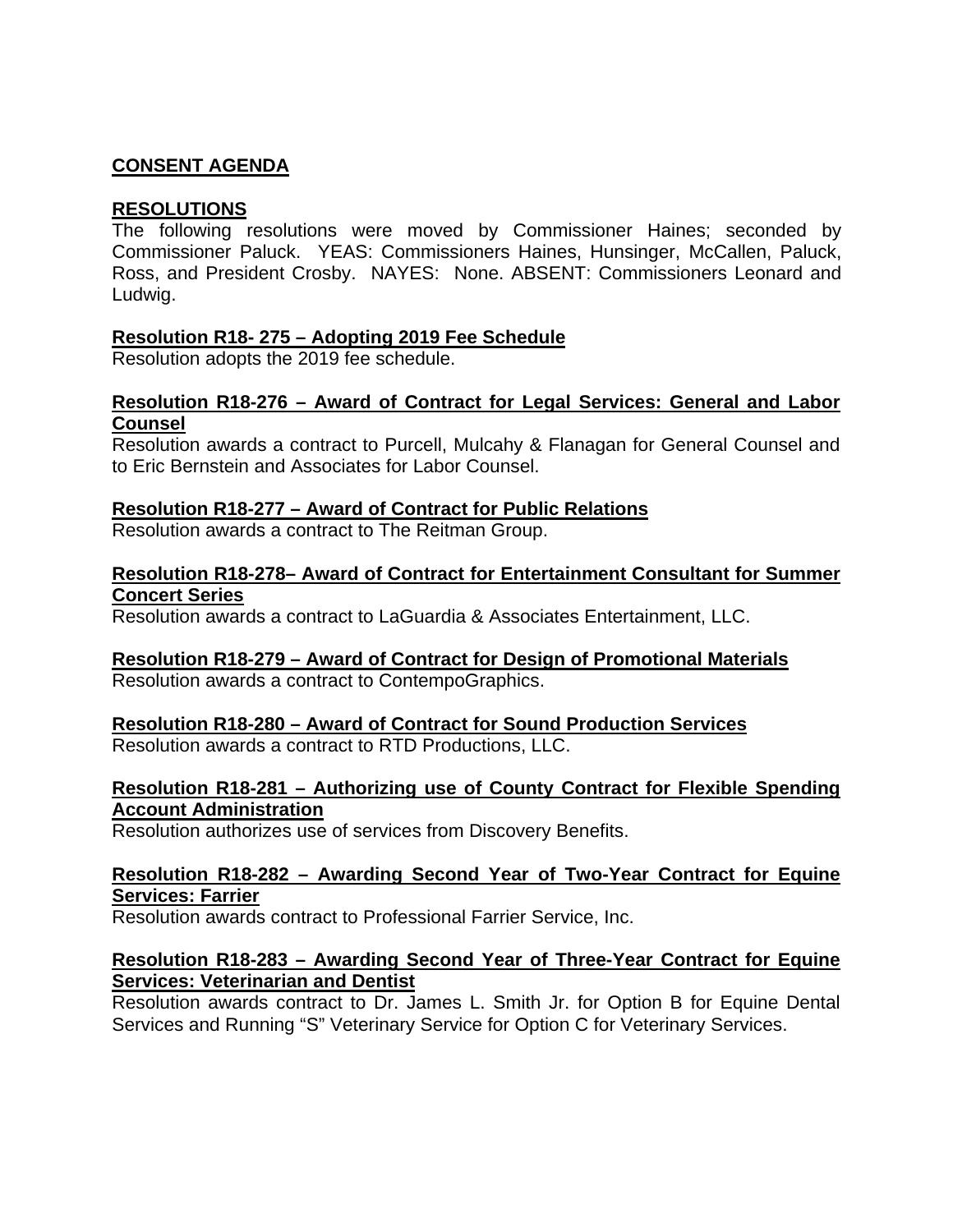# **Resolution R18-284 – Awarding Second Year of a Five-Year Contract for Golf Resale Merchandise**

Resolution awards a contract to Range Servant American, Inc.; Hornung's Golf Products; Acushnet Co – Footjoy; Ping, Inc.; Cutter & Buck; Town Talk; Jack Jolly & Son, Inc.; Callaway Golf (Odyssey); Sun Mountain; Klone Lab Callaway Golf Shoes; Accolade USA,Inc.; Gear for Sports Inc.; Supreme international LLC; and Taylor Made Golf, Inc.

#### **Resolution R18-285 – Authorizing use of County Contract for Red Dyed #2 Diesel, Winter Blend Diesel and Fuel Oil**

Resolution authorizes purchases from National Fuel Oil, J. Swanton Fuel, and Riggins, Inc.

# **Resolution R18-286 – Awarding the Second and Final One-Year Extension for Well Maintenance and Repair Services**

Resolution awards one year extension to Stryker Heating and Cooling, and A.C. Schultes.

#### **Resolution R18-287 – Authorizing use of Educational Services Commission of NJ Contract for the Purchase of One Toro Prostripe 560, Self-Propelled Rotary Mower, 22" width of Cut, with Striping Full Width Rear Roller**

Resolution authorizes purchase from Storr Tractor Company with cost not to exceed \$1,540.80.

#### **Resolution R18-288 – Authorizing use of Educational Services Commission of NJ Contract for the Purchase of One Toro Groundmaster 7200 and One 72" Super Flow Side Discharge Mower Deck**

Resolution authorizes purchase from Storr Tractor Company with cost not to exceed \$18,508.00.

#### **Resolution R18-289 – Authorizing use of Educational Services Commission of NJ Contract for the Purchase of One 2019 Ford F-350 (X3B) SRW XL 4WD Supercab 6.75' Box with Contract and Non-Contract Options**

Resolution authorizes purchase from Beyer Ford with cost not to exceed \$32,660.17.

## **Resolution R18-290 – Authorizing use of Educational Services Commission of NJ Contract for the Purchase of One Toro Workman HDX-D with a 2" Receiver Kit**

Resolution authorizes purchase from Storr Tractor Company with cost not to exceed \$26,105.08.

**Resolution R18-291 – Authorizing use of Educational Services Commission of NJ Contract for the Purchase of One John Deere 5100M Utility Tractor, One Diamond DBM-C-P 21' Boom Mower with 44' Flail Head, Diamond Pump and Grill Guard with Options**

Resolution authorizes purchase from Power Place, Inc. with cost not to exceed \$107,293.99.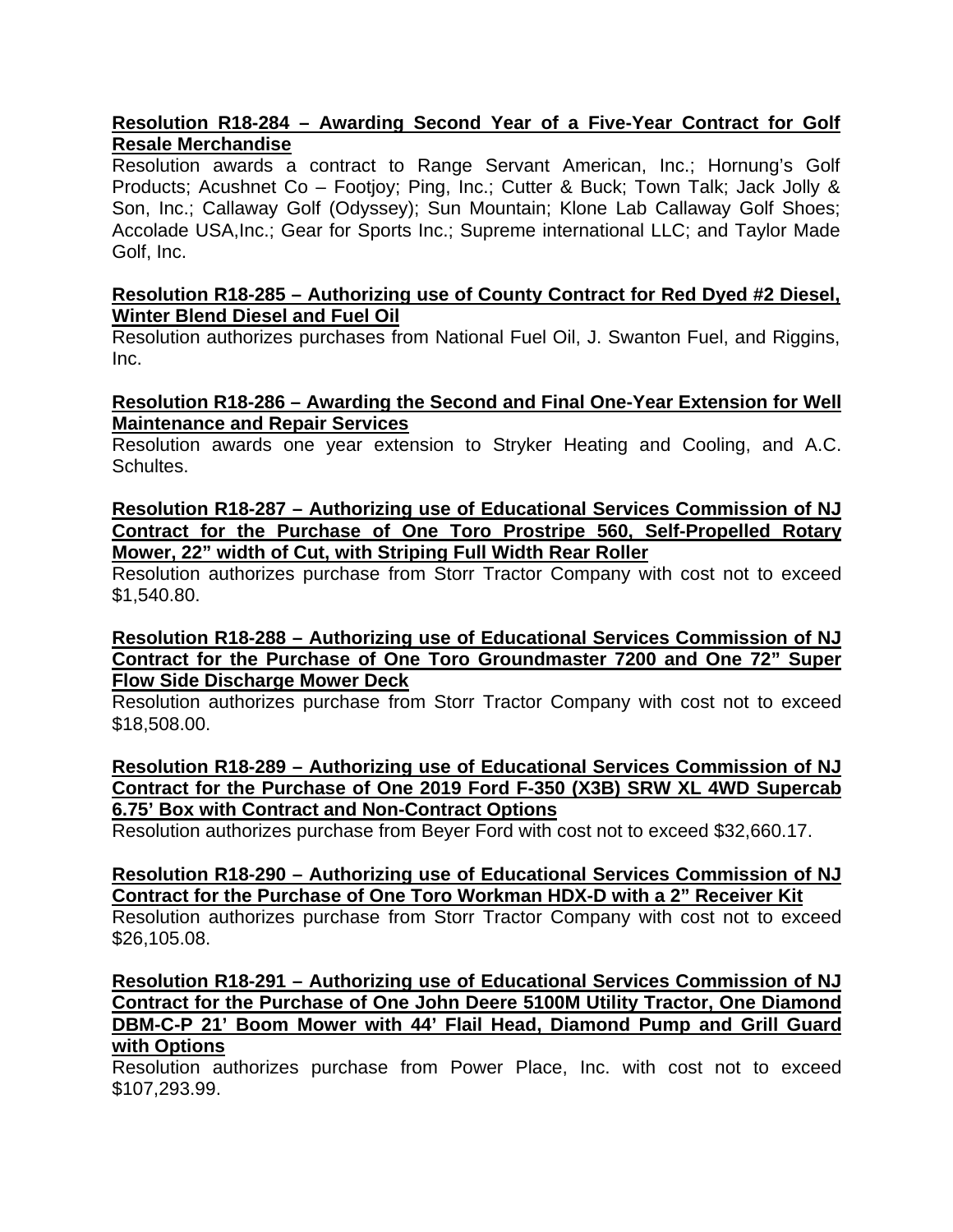# **Resolution R18-292 – Authorizing use of Educational Services Commission of NJ Contract for the Purchase of One Toro Pro-Force Debris Blower with Option**

Resolution authorizes purchase from Storr Tractor with cost not to exceed \$7,259.39.

# **Resolution R18-293 – Authorizing use of Educational Services Commission of NJ Contract for the Purchase of Two Toro Workman HDX with Options**

Resolution authorizes purchase from Storr Tractor with cost not to exceed \$53,126.78.

#### **Resolution R18-294 – Authorizing use of Morris County Cooperative Pricing Council Contract for the Purchase of One 2019 Ford F250 Supercab Gas 4X4 Pickup with Options**

Resolution authorizes purchase from Ditschman/Flemington Ford with cost not to exceed \$29,862.00.

## **Resolution R18-295 – Authorizing use of NJ State Contract for the Purchase of Personalized Grocery Bags**

Resolution authorizes purchase from Accses NJ with cost not to exceed 2,071.21.

# **Resolution R18-296 – Authorizing use of NJ State Contract for CISCO Firewall Installation and Migration Services**

Resolution authorizes purchase of services from SHI with cost not to exceed \$5,762.00.

# **Resolution R18-297 – Authorizing Transfer of Appropriations**

Resolution authorizes transfer of excess funds to OE accounts with insufficient funds.

# **COMMITTEE REPORTS**

# **CFO's Report**

President Crosby submitted a report for the month of November 2018.

In CFO Nick Trasente's absence, Interim Director Soriano stated that work continues to address the current OE budget shortage in Park Operations. All managers and deputy directors are working together to identify accounts with funds available for transfer to Park Operations. Interim Director Soriano thanked CFO Nick Trasente and his staff for all their assistance.

## **HUMAN RESOURCES**

Commissioner Leonard, Chair of the Committee, submitted a report for the month of November 2018.

There was no further report.

# **LEISURE SERVICES**

Commissioner Ludwig, Chair of the Committee, submitted a report for the month of November 2018.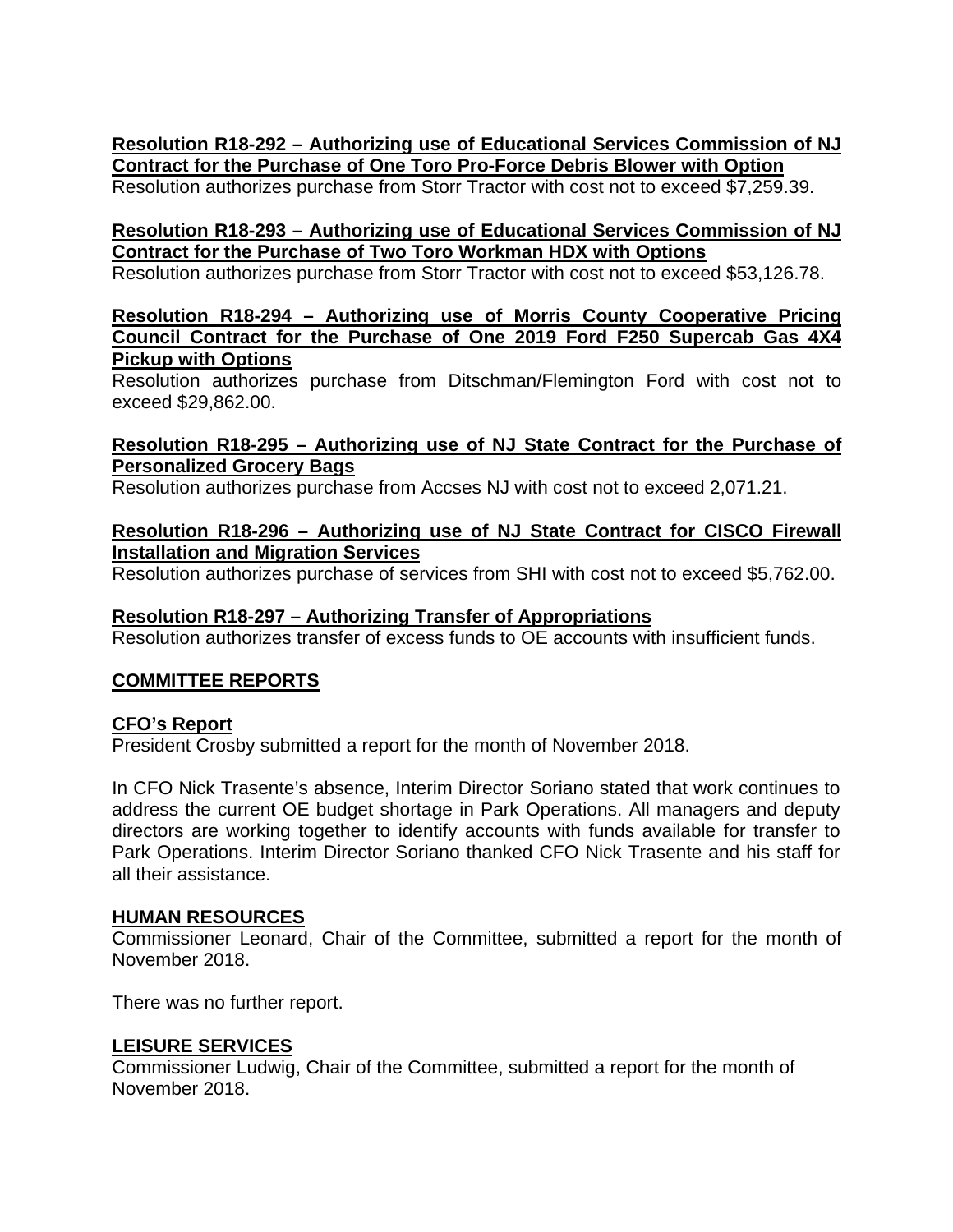Dina Trunzo, Manager, Therapeutic Recreation, showed Commissioners pictures taken with families at the Sensitive Santa event held at Headquarters. Dina stated that for many families this is a rare opportunity for them to take a family photo. Dina stated that the day was a huge success and thanked the Park Foundation for making it possible.

Carrie Springer, Manager, EEC, introduced Gretchen Rotondo, the new Administrative Assistant at the EEC. The new family program, Dinosaur Rocks, was a great success with more than 220 participants. The Festival of Trees exhibit will be held until December  $28<sup>th</sup>$  and has had more than 1,000 visitors since it opened on December  $1<sup>st</sup>$ . President Crosby encouraged everyone to see the holiday tree display.

Cindie Sullivan, Deputy Director Leisure Services, stated that the Annual Corporate Sponsorship Breakfast will be held at Headquarters on January 25, 2019 at 8am. Invites will be sent out shortly.

Cindie stated that she has enjoyed the opportunity to work with and get to know both the Park Ranger staff and Information Management staff.

## **GOLF MANAGEMENT**

Commissioner Paluck, Chair of the Committee, submitted a report for the month of November 2018.

Darrell Marcinek, Director Golf Maintenance, reported that the last bunker on the Ridge Course was filled with sand yesterday. The project is moving along ahead of schedule and should be done within budget. Andrew Bloom, County Engineer, and Darrell thanked the Commissioners for approving the project.

Bob Ransone, Deputy Director Golf Management, stated that Black Friday Gift Card sales were \$915,000. Bob is hoping for a January installation of the G1 upgrade for GolfNow.

## **INFORMATION MANAGEMENT**

Commissioner McCallen, Chair of the Committee, submitted a report for the month of November 2018.

Alex Mathew, Manager Information Management, stated that hardware upgrades and the implementation of and migration to Office 365 were discussed at last month's ITAG meeting. Commissioner McCallen praised the work of the ITAG team and noted their dedication to working with the recommendations made by consultants BerryDunn. Commissioner McCallen also thanked Commissioner Hunsinger for his assistance on the committee.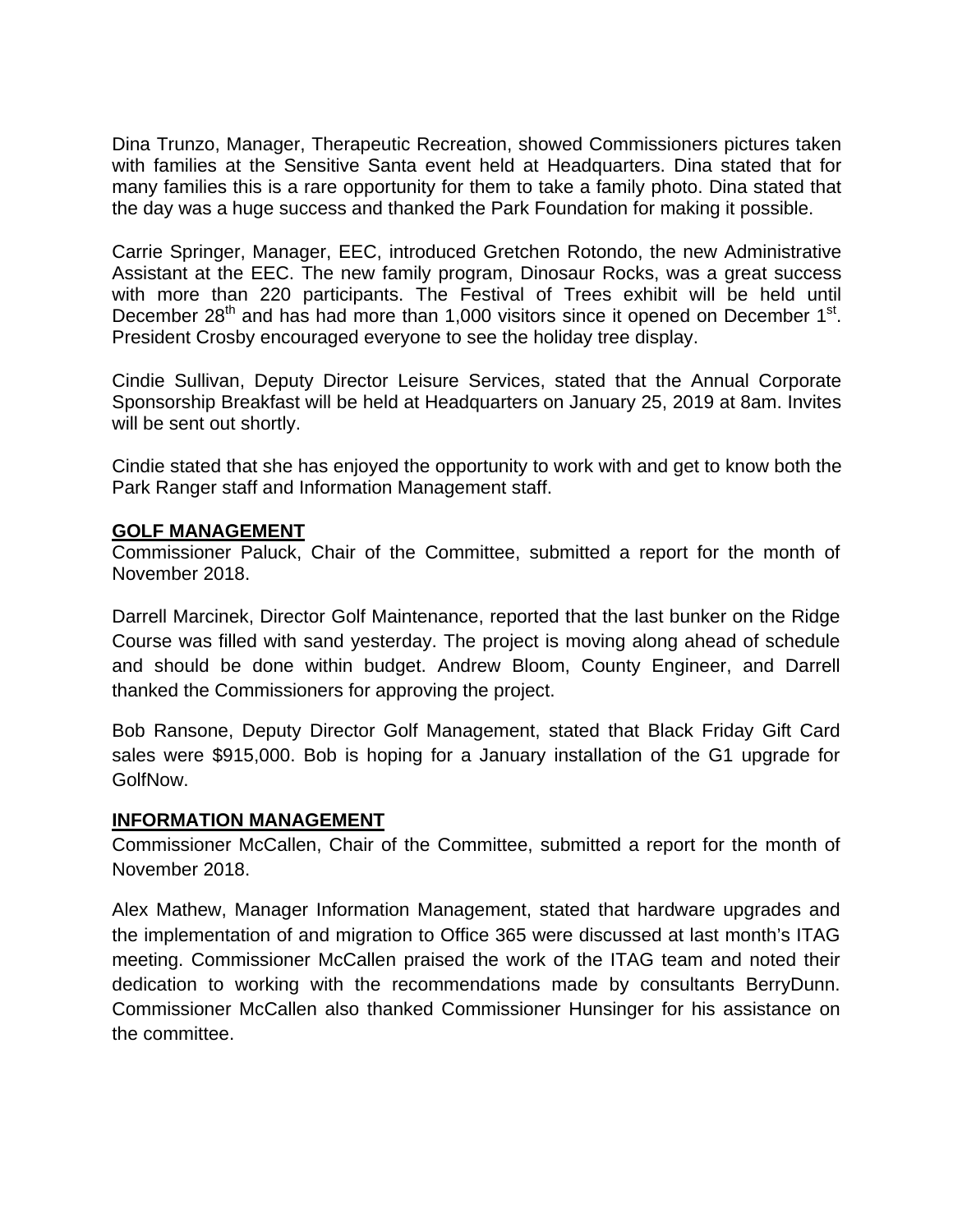## **VISITOR SERVICES**

President Crosby, Chair of the Committee, submitted a report for the month of November 2018.

Frank Masini, Manager, Park Rangers had no further report.

#### **PROPERTY MANAGEMENT**

Pierce Frauenheim, Deputy Director, Park Operations, stated that he is waiting to receive a final farm license payment for 2018 on one farm parcel. Six farm licenses were put out to bid and two parcels will be awarded at the December close out meeting.

#### **PLANNING AND LAND ACQUISITION**

Tom Boccino, Parks Section Principal Planner, Land Acquisition, presented a report for the month of November 2018.

#### **CAPITAL FACILIITES – CONSTRUCTION and ENGINEERING**

Adam Bloom, County Park Engineer, presented a report for the month of November 2018.

Commissioner McCallen inquired as to the status of the Merrill Barn restoration. Adam Bloom explained that there were three different proposals submitted with varying degrees of costs. Interim Director Soriano stated that input from the Freeholders and the Historic Preservation Committee would be needed to move forward. Tom Boccino, Principal Planer, stated that consensus from public meetings is to preserve our historic resources yet that can't be achieved with current funding. Tom is hoping for a special allocation from the County for Historic Preservation.

## **PARK MAINTENANCE & HORTICULTURE**

Commissioner Hunsinger, Chair of the Committee, submitted a report for the month of November 2018.

Pierce Frauenheim, Deputy Director, Park Operations, thanked the Commissioners and Freeholders for approval of equipment purchases.

Dave Kuczynski, Senior Athletic Field Specialist at Torpey Athletic Complex won the Field of the Year Award from the Sports Field Managers Association of New Jersey for the softball field at Torpey Athletic Complex. This is the second year in a row that Dave received this award. Pierce stated that Dave's exemplary maintenance of the athletic fields has broadened our appeal for all of our fields to athletic leagues throughout the state.

The NJAISA Arborist Day held at Colonial Park on Saturday, December 1<sup>st</sup> was a huge success. Pierce thanked the Park Foundation for sponsoring the event. President Crosby thanked all of the businesses that offered their time and resources. After speaking with and at the request of the arborists, Pierce is looking at holding a tree climbing event in the spring at Colonial Park.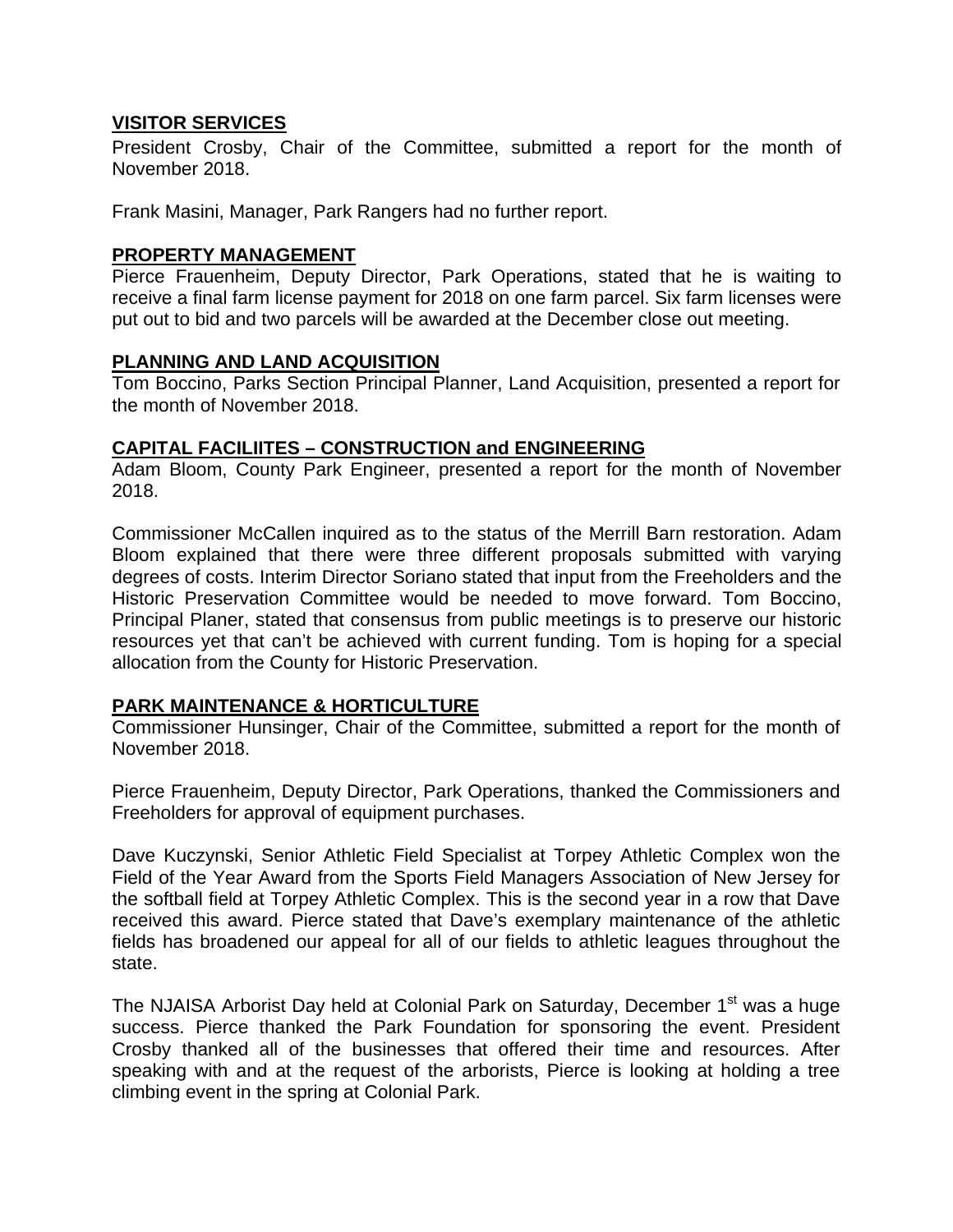# **AUDIT COMMITTEE**

No report.

# **FREEHOLDERS REPORT**

Interim Director Soriano presented resolution R18-274 to Freeholder Caliguire to thank him for his years of service to the Park Commission. Freeholder Caliguire thanked SCPC and the Commissioners for all their hard work and support. He stated that he became liaison to the Park Commission as Skillman Park and Mountain View Park were in the beginning of negotiations and that the end result far exceeded his expectations.

President Crosby asked for a motion to accept resolution R18-274. Commissioner Hunsinger made the motion and Commissioner Ross seconded the motion. YEAS: Commissioners Haines, Hunsinger, McCallen, Paluck, Ross and President Crosby. ABSENT: Commissioners Leonard and Ludwig.

## **OLD BUSINESS**

Interim Director Soriano stated that he met with representatives from Landmark Hospitality regarding their leasing the catering hall and grill room at Neshanic Valley Golf Course. Geoff stated that Landmark representatives are anxious to begin renovations and are excited to be working together. President Crosby stated that he was very impressed with the company.

#### **NEW BUSINESS**

President Crosby appointed Commissioners Hunsinger, Paluck and Ross to the Nominating Committee to make their recommendations for the 2019 positions of President, Vice President and Secretary of the Park Commission.

## **EXECUTIVE SESSION**

## **Resolution R18-298 – Closed Session**

Resolution adjourning into closed session at 8:40 a.m. in accordance with the Sunshine Law, Chapter 321, P.L. 1975 (N.J.S.A. 10:4-6, et seq.) to discuss a matter involving terms and conditions of employment. MOVED BY: Commissioner Haines; seconded by: Commissioner Hunsinger. YEAS: Commissioners Haines, Hunsinger, McCallen, Paluck, Ross, and President Crosby. NAYES: None. ABSENT: Commissioners Leonard and Ludwig.

Upon the completion of the Closed Session, Interim Director Soriano introduced revisions to the Park Commission By-Laws. Counsellor Flanagan requested that the proposed revisions be reviewed prior to the next regular meeting of the Park Commission on January 17th where the By-Laws will be presented for consideration.

President Crosby requested a motion to introduce revisions to the Park Commission By-Laws. MOVED BY: Commissioner Paluck; seconded by: Commissioner Haines. YEAS: Commissioners Haines, Hunsinger, McCallen, Paluck, Ross and President Crosby. NAYES: None. ABSENT: Commissioners Leonard and Ludwig.